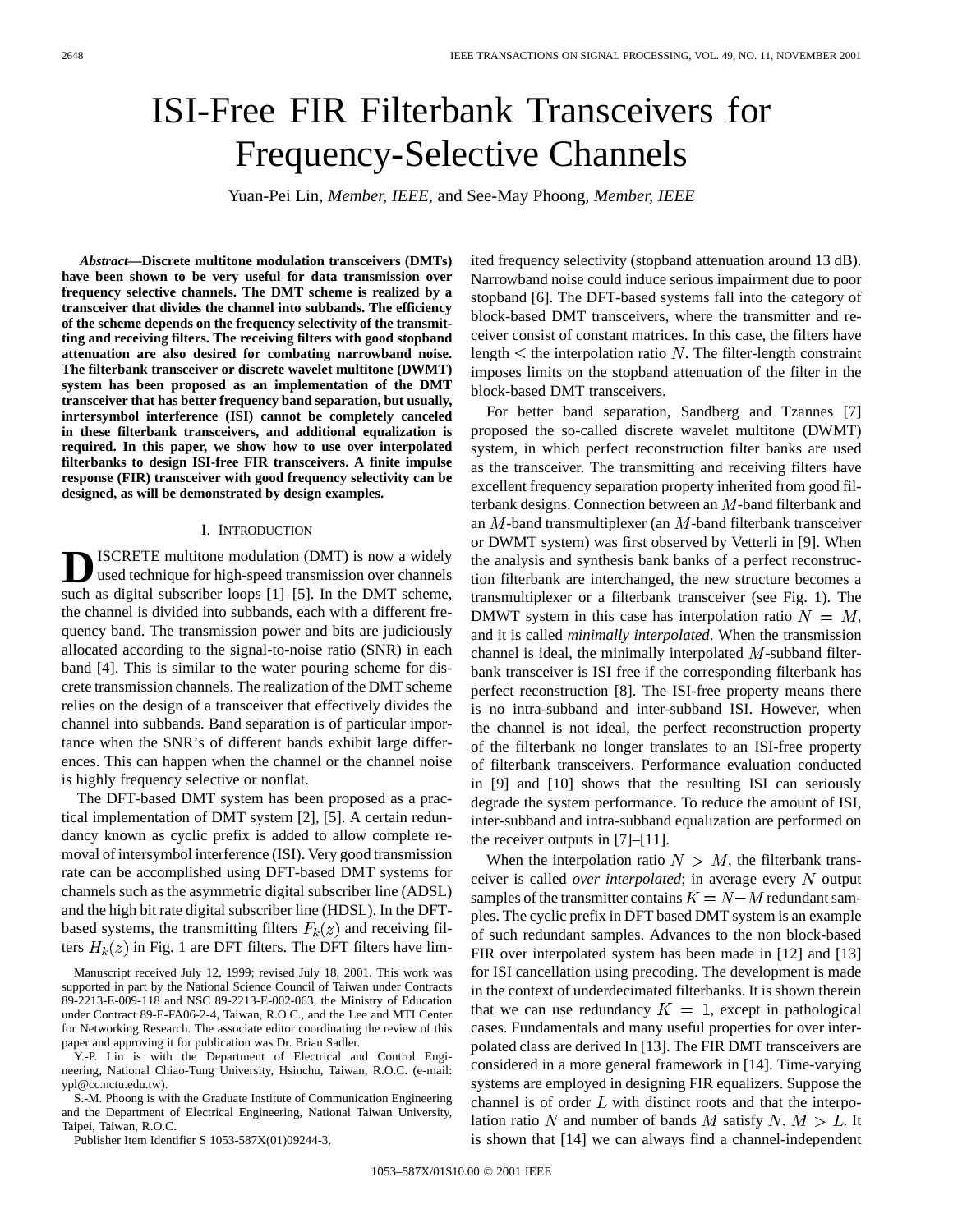

Fig. 1. M-subband filterbank transceiver over a fading channel  $P(z)$ .

 $(a)$ 

 $(b)$ 

time-varying transmitter such that FIR time-varying receivers exist. In particular, redundancy of one can be used as long as  $N-1 > L$  and the time-varying receiving filters are sufficiently long.

In many cases, the statistics of the channel noise is incorporated in the design. For example, in [15], Kasturia *et al.* extend the DFT-based transceiver to a more general vector coding system. The transmitting filters or transmitting vectors are eigenvectors of an appropriately defined channel matrix. When the channel noise is AWGN, the vector coding is shown to be optimal in terms of bit rate maximization subject to a transmission power budget. Optimal DMT transceivers maximizing the total SNR are designed in [14]. Bit rate maximization for general noise sources is considered in [16] and [17]. Blind equalization for block-based DMT transceivers are developed in [18].

In this paper, we will develop design methods for ISI-free FIR filterbank transceivers with effective band separation. We will use overinterpolated filterbanks to introduce redundancy. The introduced redundancy enables us to cancel ISI *completely*. Two methods will be proposed for designing FIR transceivers with zero ISI. They are based on two classes of FIR systems with FIR inverses: the orthogonal matrices and unimodular matrices. For a given channel, the filters are optimized subject to the condition that ISI be canceled. The noise statistics are not considered; there is no need to estimate the noise spectrum. However, the ISI cancellation property and the band separation property provided by the transceivers facilitate the realization of the DMT scheme. Examples will be given to demonstrate that the performance of FIR filterbank transceivers is comparable to or better than that of DFT-based DMT systems. The FIR filterbank transceivers perform significantly better than the DFT-based system when the noise is narrowband.

The sections are organized as follows. In Section II, a polyphase framework of the filterbank transceiver is presented. Using the framework, we show that the transmitting and receiving filters can be interchanged, and the ISI free property is preserved. A class of FIR transceivers with an ISI-free property is developed in Section III using the polyphase approach. The development is based on FIR systems with FIR inverses. This class will be used in Section IV for designing FIR transceivers. Two types of FIR systems with FIR inverses are used: orthogonal matrices (Section IV-A) and unimodular matrices (Section IV-B). Receivers with minimum mean squared error for orthogonal transmitters are given in Section V.



Fig. 2. (a) Block diagram of the filterbank transceiver, including a discrete time channel model and an equalizer  $T(z)$ . (b) Block diagram of the filterbank transceiver with an equalized channel model.

*A. Notations and Preliminaries*

- Boldfaced lower-case letters are used to represent vectors, and boldfaced upper case letters are reserved for matrices. The notations  $A^T$  and  $A^{\dagger}$  represent the transpose of A and transpose-conjugate of  $A$ .
- The notation  $\tilde{A}(z)$  denotes  $A^{\dagger}(1/z^*)$ . For matrices with real coefficients,  $\tilde{A}(z) = A^T(z^{-1}).$
- The function  $\mathcal{E}[y]$  denotes the expected value of the random variable  $y$ .
- The notation  $\mathbf{I}_N$  is used to represent the  $N \times N$  identity matrix. The subscript is omitted whenever the size is clear from the context. The notation  $J_N$  denotes the  $N \times N$ reversal matrix. For example, a  $3 \times 3$  reversal matrix is given by

$$
\mathbf{J}_3 = \begin{pmatrix} 0 & 0 & 1 \\ 0 & 1 & 0 \\ 1 & 0 & 0 \end{pmatrix}
$$

• *Unimodular Matrices.* An  $N \times N$  matrix  $\mathbf{A}(z)$  is called unimodular if  $\det A(z) = c$ , which is a constant [20]. A causal unimodular FIR matrix  $A(z)$  has the property that  $A^{-1}(z)$  is also causal and FIR.

## *B. Channel Models*

Fig. 2(a) shows the block diagram of a filterbank transceiver. The discrete time channel is modeled as an LTI filter  $h(n)$  with additive noise  $\nu(n)$ , as shown in Fig. 2(a). A time domain equalizer (TEQ)  $T(z)$  precedes the filterbank receiver. Typically, the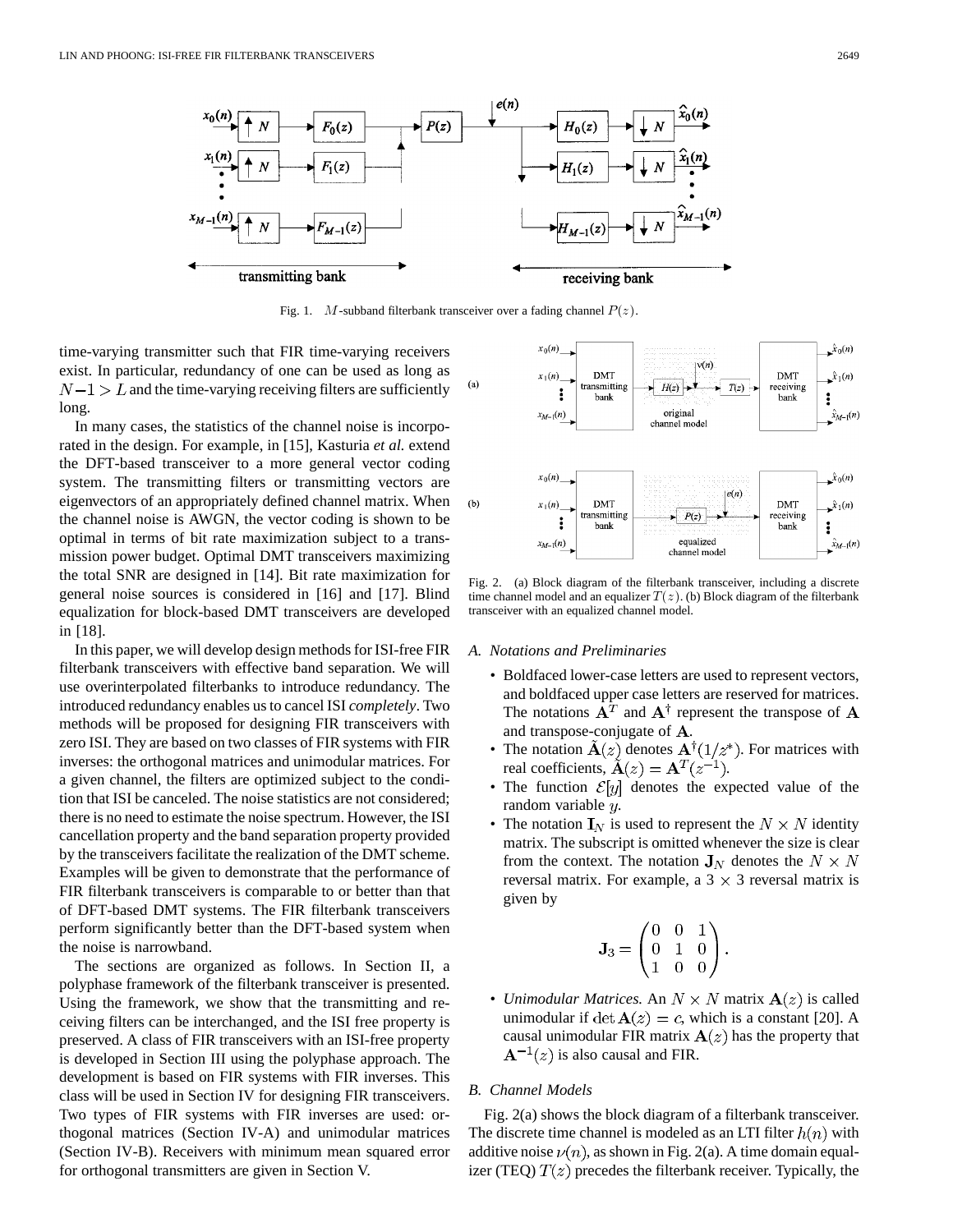

Fig. 3. Polyphase representation of the transmitter and receiver in a filterbank transceiver.

filter  $H(z)$  can be further modeled as a rational transfer function  $H(z) = P(z)/B(z)$ . The equalizer  $T(z)$  is usually designed to cancel the poles of  $H(z)$ , and the resulting overall transfer function becomes the FIR filter  $P(z)$ , as shown in Fig. 2(b). Suppose  $P(z)$  is of order L and that

$$
P(z) = p_0 + p_1 z^{-1} + \dots + p_L z^{-L}.
$$

The equalized impulse response of the channel is thus shortened to  $L$ . Each input sample will be spread to a duration of length  $L+1$  as a result. The noise  $e(n)$  shown in Fig. 2(b) is obtained by feeding the original noise  $\nu(n)$  to the equalizer  $T(z)$ . The equalized channel model in Fig. 2(b) will be used throughout this paper; the channel refers to the equalized channel  $P(z)$ , and the channel noise refers to the noise  $e(n)$  at the equalizer output in this paper.

# II. POLYPHASE REPRESENTATION OF FILTERBANK **TRANSCEIVERS**

Consider Fig. 1, where an  $M$ -subband filterbank transceiver is shown. The channel is represented by an FIR filter  $P(z)$ with additive noise  $e(n)$ , as explained in Section I-B. The filters  $F_k(z)$  and  $H_k(z)$  are called transmitting and receiving filters, respectively. When  $N > M$ , we say the system is over interpolated and redundancy  $K = N - M$ .

Using polyphase decomposition, we can decompose the  $k$ th transmitting filter  $F_k(z)$  with respect to the integer N [20]

$$
F_k(z) = \sum_{n=0}^{N-1} G_{n,k}(z^N) z^{-n}.
$$
 (1)

Writing the polyphase representation for all the  $M$  transmitting filters, we have (2), shown at the bottom of the page, where the  $N \times M$  matrix  $\mathbf{G}(z)$  is the polyphase matrix of the transmitter. Using the noble identity [20], we can interchange the expander and  $G(z^N)$ . The transmitter can be implemented using its polyphase matrix, as shown in Fig. 3. In a similar manner, we can decompose the receiving filters as

$$
H_k(z) = \sum_{n=0}^{N-1} S_{k,n}(z^N) z^n.
$$
 (3)

Then, by invoking the noble identity, the receiver can be redrawn as Fig. 3. The receiving filters  $H_k(z)$  are related to the  $M \times N$ polyphase matrix  $S(z)$  of the receiver as

$$
H_{1}(z)
$$
\n
$$
H_{1}(z)
$$
\n
$$
= \begin{pmatrix}\nS_{0,0}(z^{N}) & S_{0,1}(z^{N}) & \cdots & S_{0,N-1}(z^{N}) \\
S_{1,0}(z^{N}) & S_{1,1}(z^{N}) & \cdots & S_{1,N-1}(z^{N}) \\
\vdots & \vdots & \ddots & \vdots \\
S_{M-1,0}(z^{N}) & S_{M-1,1}(z^{N}) & \cdots & S_{M-1,N-1}(z^{N})\n\end{pmatrix}
$$
\n
$$
\times \begin{pmatrix}\n1 \\
z \\
\vdots \\
z^{N-1}\n\end{pmatrix}.
$$
\n(4)

## *A. Decomposition of the Channel*

Using polyphase representation, we can decompose the channel as

$$
P(z) = P_0(z^N) + P_1(z^N)z^{-1} + \dots + P_{N-1}(z^N)z^{-N+1}.
$$
 (5)

$$
[F_0(z) \quad F_1(z) \quad \cdots \quad F_{M-1}(z)] = \begin{bmatrix} 1 & z^{-1} & \cdots & z^{-N+1} \end{bmatrix} \underbrace{\begin{bmatrix} G_{0,0}(z^N) & G_{0,1}(z^N) & \cdots & G_{0,M-1}(z^N) \\ G_{1,0}(z^N) & G_{1,1}(z^N) & \cdots & G_{1,M-1}(z^N) \\ \vdots & \vdots & \ddots & \vdots \\ G_{N-1,0}(z^N) & G_{N-1,1}(z^N) & \cdots & G_{N-1,M-1}(z^N) \end{bmatrix}}_{\mathbf{G}(z^N)} \tag{2}
$$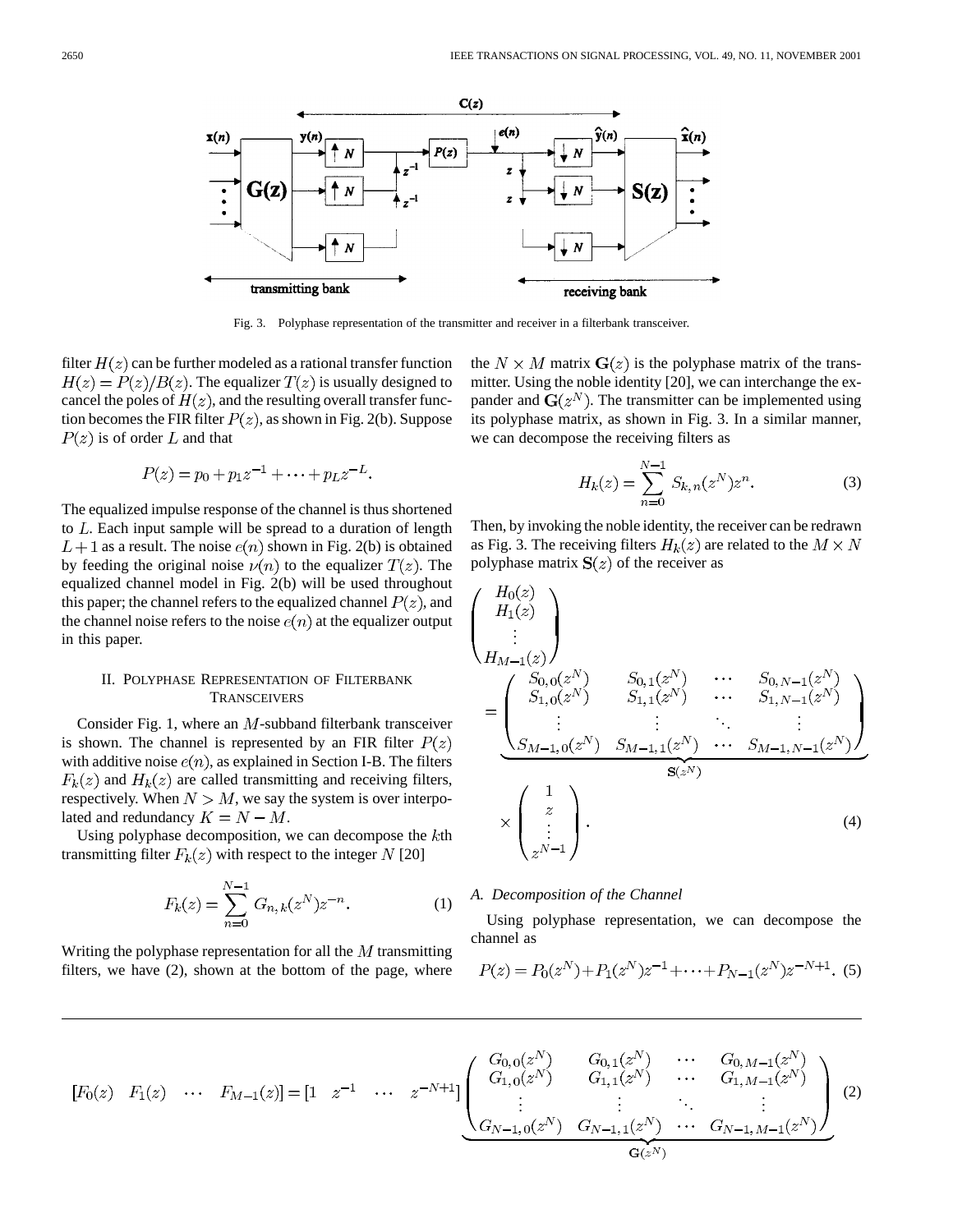

Fig. 4. Polyphase identity.

In order to further simplify Fig. 3, we need to apply an identity from the multirate theory. It is shown in [20] that the multirate system in Fig. 4 is, in fact, equivalent to an LTI system with transfer function  $A(z)$  given by

$$
A(z) = \begin{cases} P_{i-j}(z), & \text{for } i \ge j \\ z^{-1}P_{N+i-j}(z), & \text{for } i < j \end{cases}
$$

where  $P_k(z)$  is defined in (5). We see that the  $N \times N$  system from  $y(n)$  to  $\hat{y}(n)$  in Fig. 3 is in fact an LTI system with transfer matrix  $C(z)$  given by (6), shown at the bottom of the page. Matrices in the above form are known as pseudocirculant matrices [20]. A first detailed study of pseudocirculant matrices was made in [21]. Many useful properties, as well as applications of pseudocirculant matrices in QMF banks and block filtering, are given therein.

Usually, the interpolation ratio  $N$  is chosen to be larger than the order L of  $P(z)$ . In this case, the N polyphases  $P_i(z)$  in (5) are constants, and the last  $N - L - 1$  polyphases are zero. The matrix  $C(z)$  is causal, and of order one

$$
\mathbf{C}(z) = \mathbf{C}_0 + z^{-1}\mathbf{C}_1 \tag{7}
$$

where

$$
\mathbf{C}_0 = \begin{pmatrix} p_0 & 0 & \cdots & \cdots & 0 \\ p_1 & p_0 & & & 0 \\ \vdots & & \ddots & & \vdots \\ p_L & p_{L-1} & & & \\ 0 & p_L & & & \\ \vdots & \vdots & \ddots & & \ddots & \vdots \\ 0 & 0 & & p_L & p_{L-1} & \cdots & p_1 \\ 0 & & 0 & p_L & p_{L-1} & \cdots & p_1 \\ \vdots & \vdots & \vdots & & \ddots & \vdots \\ 0 & & 0 & 0 & p_L & \cdots & p_2 \\ \vdots & & \vdots & \vdots & & \ddots & \vdots \\ 0 & \cdots & 0 & 0 & 0 & \cdots & 0 \end{pmatrix}.
$$

The matrices  $C_0$  and  $C_1$  are both  $N \times N$  and Toeplitz;  $C_0$  is lower triangular, and  $C_1$  is upper triangular. Equivalently, the



Fig. 5. Polyphase representation of a filterbank transceiver.

matrix  $C(z)$  can be partitioned as an  $N \times (N - L)$  constant matrix  $P_0$  and an  $N \times L$  FIR causal matrix  $P_1(z)$  that is of order 1

$$
\mathbf{C}(z) = \begin{bmatrix} \mathbf{P}_0 & \vdots \\ \mathbf{P}_0 & \mathbf{N}_1(z) \\ N \times (N - L) & N \times L \end{bmatrix} . \tag{8}
$$

Using the channel matrix  $C(z)$ , we can redraw Fig. 3 as Fig. 5. As we will see later, the polyphase representation in Fig. 5 will facilitate a systematic study of filterbank transceivers.

*Zero ISI Condition:* From the polyphase decomposition in Fig. 5, we see that even though multirate building blocks are used in a filterbank transceiver, it is in fact an LTI system with  $M$ inputs and M outputs. The transfer matrix  $\mathbf{T}(z)$  of the overall system can be expressed as

$$
\mathbf{T}(z) = \mathbf{S}(z)\mathbf{C}(z)\mathbf{G}(z). \tag{9}
$$

The overall system is free from inter-subband ISI if  $\mathbf{T}(z)$  is a diagonal matrix. It is free from intra-subband ISI when the diagonal elements of  $\mathbf{T}(z)$  are merely delays. If it is free from both inter-subband and intra-subband ISI, we say that the filterbank transceiver is ISI free; in the absence of channel noise, the outputs of an ISI-free filterbank transceiver are identical to the inputs except delays and scalars. Without much loss of generality, we can use the ISI-free condition

$$
\mathbf{S}(z)\mathbf{C}(z)\mathbf{G}(z) = \mathbf{I}.\tag{10}
$$

## *B. Interchange of the Transmitting and Receiving Filters*

Using the polyphase framework, we can immediately show that the transmitting and receiving filters can be exchanged, and ISI-free property is preserved. To see this, observe that the matrix  $C(z)$  is Toeplitz, and it satisfies

$$
\mathbf{C}^T(z) = \mathbf{J}_N \mathbf{C}(z) \mathbf{J}_N \tag{11}
$$

$$
\mathbf{C}(z) = \begin{pmatrix} P_0(z) & z^{-1}P_{N-1}(z) & z^{-1}P_{N-2}(z) & \cdots & z^{-1}P_1(z) \\ P_1(z) & P_0(z) & z^{-1}P_{N-1}(z) & \cdots & z^{-1}P_2(z) \\ \vdots & \vdots & \vdots & \ddots & \vdots \\ P_{N-1}(z) & P_{N-2}(z) & P_{N-3}(z) & \cdots & P_0(z) \end{pmatrix}
$$
(6)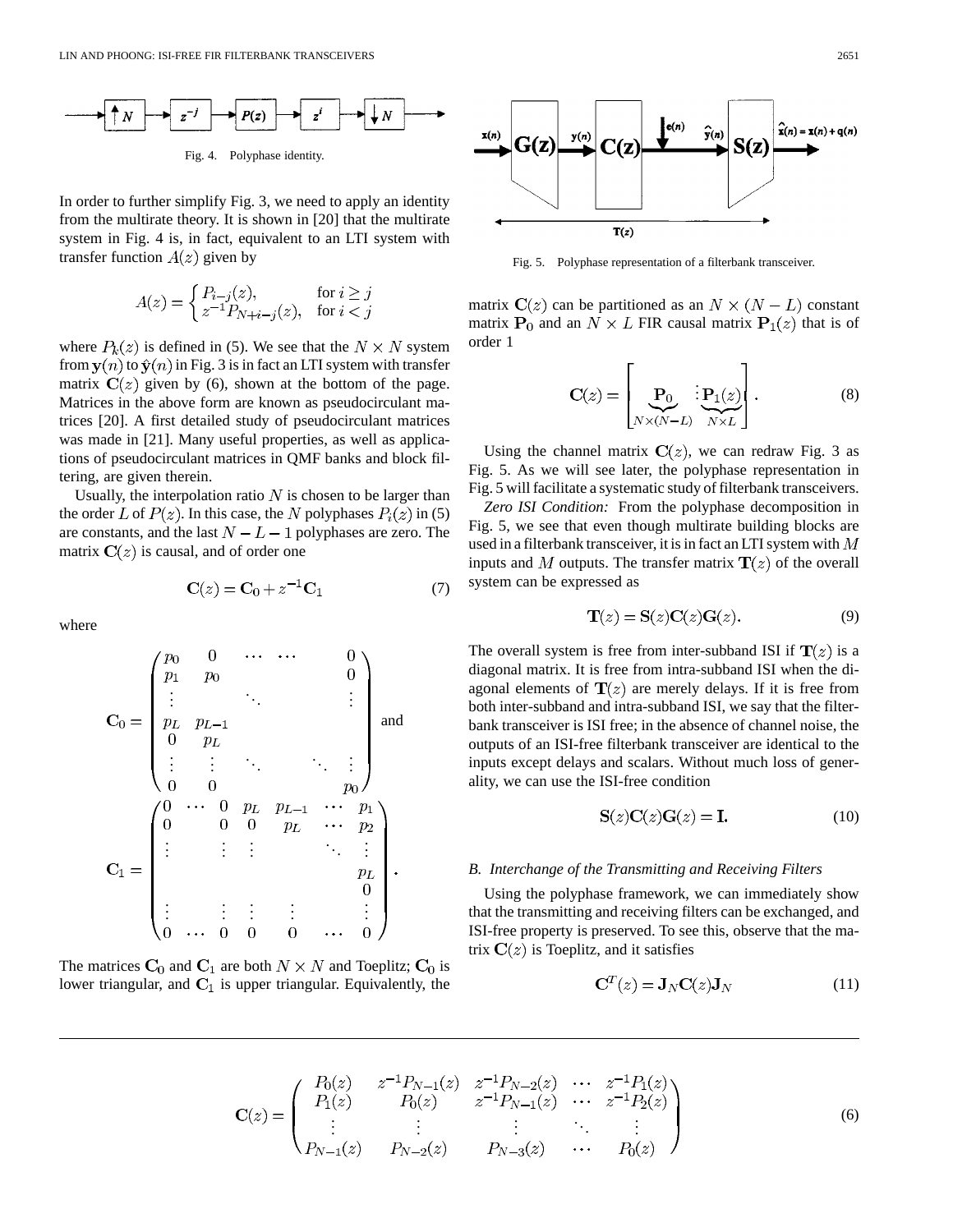where  $J_N$  is the  $N \times N$  reversal matrix defined in Section I. Taking transpose of the both sides of (9) and using (11), we have

$$
\mathbf{T}^{T}(z) = \underbrace{z^{-(N-1)}\mathbf{G}^{T}(z)\mathbf{J}_{N}}_{\mathbf{S}'(z)}\mathbf{C}(z)\underbrace{\mathbf{J}_{N}\mathbf{S}^{T}(z)z^{N-1}}_{\mathbf{G}'(z)}.
$$
 (12)

From the above equation, we can conclude the following: If the filterbank transceiver with  $G(z)$  and  $S(z)$  as the transmitter and receiver, respectively, is ISI free, then the filterbank transceiver with  $\mathbf{G}'(z)$  and  $\mathbf{S}'(z)$  as the transmitter and receiver, respectively, will also be ISI free, where  $\mathbf{G}'(z)$  and  $\mathbf{S}'(z)$  are as given in (12). Using the polyphase representation, the new transmitting filters can be expressed as

$$
(F'_0(z) \t F'_1(z) \t \cdots \t F'_{M-1}(z))
$$
  
= (1 z<sup>-1</sup> \cdots z<sup>-(N-1)</sup>)z<sup>N-1</sup>J<sub>N</sub>S<sup>T</sup>(z<sup>N</sup>)  
= (1 z \cdots z<sup>N-1</sup>)S<sup>T</sup>(z<sup>N</sup>)  
= (H<sub>0</sub>(z) H<sub>1</sub>(z) \cdots H<sub>M-1</sub>(z)).

Therefore, we have new transmitting filters  $F'_k(z) = H_k(z)$ . Similarly, we can show that the new receiving filters  $H'_{k}(z) =$  $F_k(z)$ . We conclude that the *ISI-free property is preserved if we interchange the transmitting and receiving filters*.

*Theorem 2.1:* Suppose the transmitting filters  $F_k(z)$  and receiving filters  $H_k(z)$  in Fig. 1 form an ISI-free filterbank transceiver. Then, using  $H_k(z)$  as the transmitting filters and  $F_k(z)$ as the receiving filters, the resulting filterbank transceiver is still ISI free.

*Remarks and Applications of Theorem 2.1:*

- 1) The stopband attenuation of the receiving filters determine the receiver's ability to reject out-of-band noise. If the receiving filters have poor stopband attnuation, all the neighboring bands will be affected when there is strong narrowband noise. For example, in the DFT based DMT system, the stopband attenuation of the receiving filters is around 13 dB; the receiver cannot reject out-of-band noise effectively. Therefore, in the DFT-based systems, there is usually a design margin of around 6 dB. When the receiving filters have better frequency capability, a smaller design margin can be used. In view of Theorem 2.1, we can always choose the better one [from the two sets of filters  $F_k(z)$  and  $H_k(z)$ ] as the receiving filters.
- 2) On the other hand, it is desired that the transmitter have smaller gain (for a fixed error probability and bit rate) so that the energy needed in transmission is less. Therefore, we can choose the filters with smaller 2-norm between the two sets of  $H_k(z)$  and  $F_k(z)$  as the transmitter.

## III. OVERINTERPOLATED FILTERBANK TRANSCEIVERS

In an overinterpolated transceiver, there are more samples at the output of the transmitter than the input. There are  $K =$  $N-M$  redundant samples in every N samples of the transmitter output. If we allow the transmitting and receiving filters to be FIR with length longer than the interpolation ratio  $N$ , then the transmitter and receiver become transfer matrices  $G(z)$  and  $S(z)$ . The systems are non block based. Consider the case  $N = M + L$ ; the transmitter is in the form of trailing zeros

$$
\mathbf{G}(z) = \begin{pmatrix} \mathbf{G}_0(z) \\ \mathbf{0}_{(L \times M)} \end{pmatrix}
$$
 (13)

where  $\mathbf{G}_0(z)$  is an  $M \times M$  matrix. Here, redundancy is in the form of zero padding. Every input block of size  $M$  goes through an  $M \times M$  transfer matrix, and L zeros are inserted between every two blocks before transmission. In this case, the constant matrix  $P_0$  in (8) is of dimension  $N \times M$  and

$$
\mathbf{C}(z)\mathbf{G}(z) = \mathbf{P}_0\mathbf{G}_0(z).
$$

The system is ISI free if

$$
\mathbf{S}(z)\mathbf{P}_0\mathbf{G}_0(z) = \mathbf{I}.\tag{14}
$$

Thus, the channel-dependent term becomes a constant matrix  $P_0$ . For a given transmitter  $G_0(z)$ , the receiver  $S(z)$  can be any left inverse for  $P_0G_0(z)$ . The following lemma gives us the condition for an FIR transceiver.

*Lemma 3.1:* Suppose the transmitter is given by (13). Then, there exist FIR solutions for  $S(z)$  if and only if the inverse of  $\mathbf{G}_0(z)$  is FIR. In this case, the solution of the receiver is of the form

$$
\mathbf{S}(z) = \mathbf{G}_0^{-1}(z)\mathbf{B} \tag{15}
$$

where the  $M \times L$  matrix **B** is any left inverse of  $P_0$ .

*Proof: Sufficiency.* Pre-multiplying  $\mathbf{G}_0(z)$  and post-multiplying  $\mathbf{G}_0^{-1}(z)$  with both sides of (14), we get  $(\mathbf{G}_0(z)\mathbf{S}(z))\mathbf{P}_0 = \mathbf{I}$ . This means that  $\mathbf{G}_0(z)\mathbf{S}(z)$  is a left inverse of  $P_0$ . Therefore, we have

$$
\mathbf{G}_0(z)\mathbf{S}(z)=\mathbf{B}
$$

where **B** is a left inverse of  $P_0$ . Pre-multiplying  $G_0^{-1}(z)$  of the above equation with  $\mathbf{G}_0(z)$ , we obtain the receiver  $\mathbf{S}(z)$  in (15). If  $\mathbf{G}_0^{-1}(z)$  is FIR, the receiver  $\mathbf{S}(z)$  in (15) is also FIR. Furthermore, the solution of  $S(z)$  is not unique as **B** is not unique.

*Necessity.* From (14), we see that  $S(z)P_0$  is the left inverse of  $G_0(z)$ . Therefore, for the FIR transceiver solutions, it is necessary that  $\mathbf{G}_0(z)$  has an FIR inverse.  $\Delta\Delta\Delta$ 

From Lemma 3.1 we know that as long as  $\mathbf{G}_0(z)$  is FIR and it has an FIR inverse, we can obtain an ISI-free FIR transceiver. Based on Lemma 3.1, we will design the FIR transceiver using classes of FIR matrices that are known to have FIR inverses.

*Left Inverses of*  $P_0$ : Suppose  $B_0$  is a left inverse of  $P_0$ . Let  $\mathbf N$  be an  $N \times L$  matrix whose column vectors span the null space of  $P_0$ . Any left inverse of  $P_0^T$  can be written as  $B_0 + AN^T$ . Two left inverses of  $P_0$  can be found easily, as follows.

- 1) *Pseudo Inverse.* It is given by  $\mathbf{B} = (\mathbf{P}_0^T \mathbf{P}_0)^{-1} \mathbf{P}_0^T$ . This was used in the block-based DMT system in [14] to obtain ISI-free solutions.
- 2) It is mentioned in [18] that the matrix  $P_0$  admits a left inverse in the form of lower triangular Toeplitz. In fact, such a left inverse can be found in closed form, as we see next. Let  $q(n) = \mathcal{Z}^{-1}{1/P(z)}$ , where  $\mathcal{Z}^{-1}{\{\cdot\}}$  denotes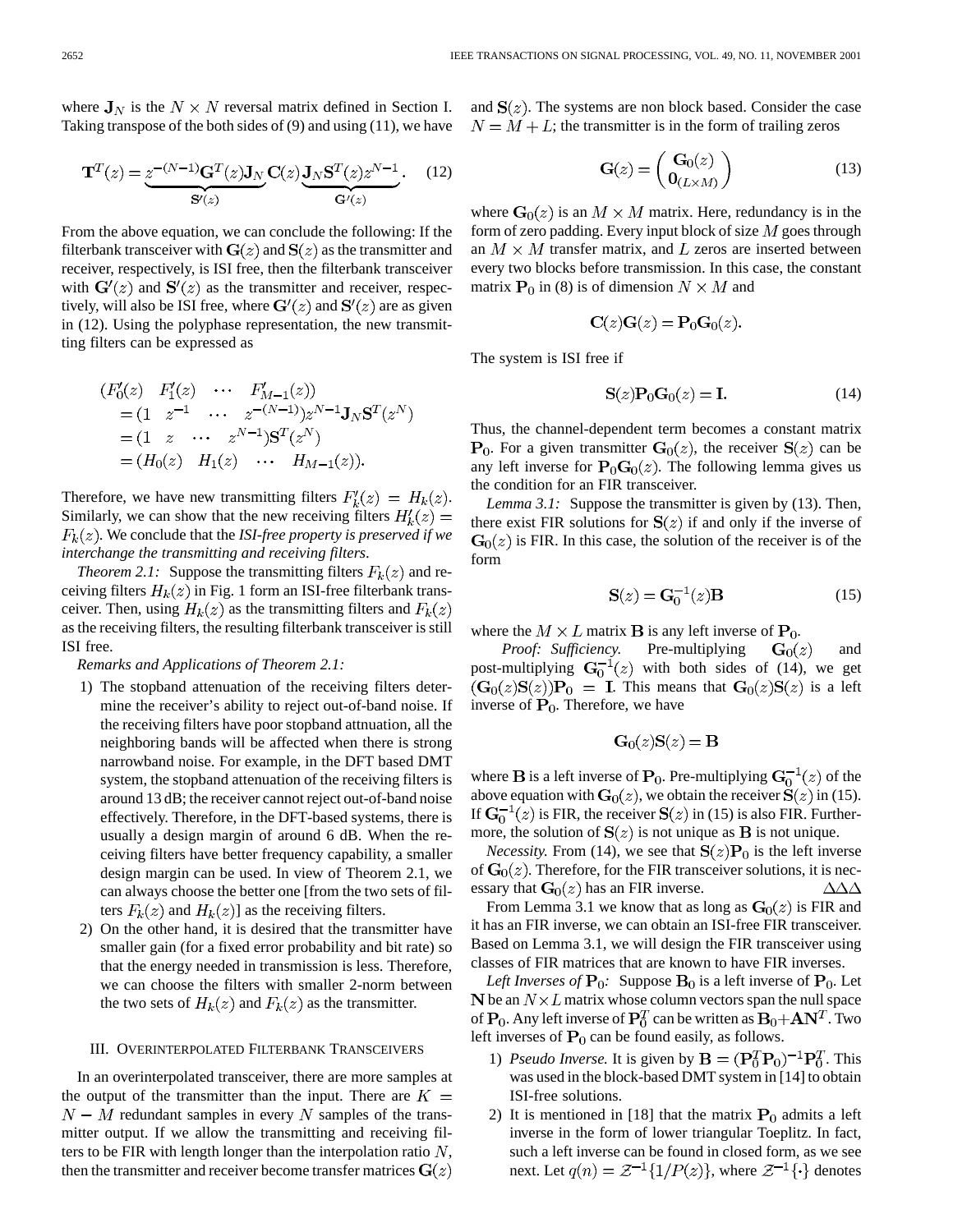inverse Z transform. The filter  $q(n)$  can be unstable, depending the zeros of  $P(z)$ . In particular, if  $P(z)$  does not have minimum phase, then  $q(n)$  is not causal and stable. Regardsless of whether the causal  $q(n)$  is stable or not, we can use the first M coefficients of  $q(n)$  to form an  $M \times N$  lower triangular Toeplitz matrix  $\mathbf{B}_0$ 

$$
\mathbf{B}_0 = \begin{pmatrix} q(0) & 0 & \cdots & 0 & 0 & \cdots & 0 \\ q(1) & q(0) & & 0 & 0 & & 0 \\ \vdots & & \ddots & \vdots & & \vdots \\ q(M-1) & q(M-2) & \cdots & q(0) & 0 & \cdots & 0 \end{pmatrix} .
$$
 (16)

It can be verified that  $B_0$  is a left inverse of  $P_0$ .

Due to the Toeplitz nature of the left inverse  $B_0$  in (16), it can be implemented using the scalar filter  $1/P(z)$ . Note that the memory of  $1/P(z)$  should be cleared for every input block of length  $N$ .

*Remarks:* The use of a zero padding transmitter means that the last K polyphases of the transmitting filters  $F_k(z)$  are zero, but the receiver  $S(z)$  in (15) does not necessarily have some polyphases equal to 0. Using the theorem in Section II, we can exchange the transmitting filters  $F_k(z)$  and the receiving filters  $H_k(z)$ . In this case, the redundancy no longer takes the form of zero padding. The new receiving filters now have  $K$  polyphases equal to 0. The matrix  $S(z)$  is of the form  $S(z) = (0 \quad S_0(z)),$ where  $S_0(z)$  is an  $M \times M$  matrix; K samples are discarded from every input  $N$  samples of the receiver.

*Redundancy*  $K = \lfloor L/2 \rfloor$ : It is shown in [17] that when the system is block based, under some condition, we can use redundancy  $K = [L/2]$ , where the notation  $[y]$  denotes the smallest integer greater or equal to  $y$ . We will see that the result holds for non block-based systems as well. Suppose the redundancy is  $K = \lfloor L/2 \rfloor$  and the transmitter  $\mathbf{G}(z)$  is in the trailing zero form

$$
\mathbf{G}(z) = \begin{pmatrix} \mathbf{G}_0(z) \\ \mathbf{0}_{(K \times M)} \end{pmatrix}.
$$
 (17)

We partition the  $P_0$  matrix in (8) as

$$
\mathbf{P}_0 = \begin{pmatrix} \mathbf{C}_{00} \\ \mathbf{C}_{10} \end{pmatrix} \tag{18}
$$

where  $\mathbf{C}_{00}$  is of dimension  $(L-K) \times M$ , and  $\mathbf{C}_{10}$  is of dimension  $(N + K - L) \times M$ .

*Lemma 3.2:* We can use redundancy  $K = \lfloor L/2 \rfloor$  to obtain FIR ISI-free transceivers if the matrix  $C_{10}$  in (18) has full rank.

*Proof:* First, let us consider the case where  $L$  is even and  $K = L/2$ . Suppose the transmitter is as in (17) and that the receiver is given by

$$
\mathbf{S}(z) = (\mathbf{0} \quad \mathbf{S}_0(z))
$$

where  $S_0(z)$  is an  $M \times M$  matrix. Then, the transceiver is ISI free if

$$
\mathbf{S}_0(z)\mathbf{C}_{10}\mathbf{G}_0(z)=\mathbf{I}.
$$

All three matrices in the above equation have dimensions  $M \times$ M. Therefore, solutions for FIR  $G_0(z)$  and  $S_0(z)$  can be obtained if  $C_{10}$  is nonsingular or has full rank. The case that  $L$  is odd can be verified in a similar way. In this case,  $C_{10}$  has dimension  $(M + 1) \times M$ , and the condition is that  $C_{10}$  has full rank.

*Remark:* In most of our experiments, the matrix  $C_{10}$  has full rank. The problem of conditioning the channel  $P(z)$  such that  $\mathbf{C}_{10}$  has full rank is still open.

# IV. DESIGN OF FIR ISI-FREE FILTERBANK TRANSCEIVERS

In Section III, we have seen that there always exist FIR ISI-free transceivers when redundancy  $K = L$ . In this case, if zero padding is used at the transmitter, then the top matrix  $G_0(z)$  of the transmitter can be any FIR matrix with an FIR inverse. The design becomes a lot more tractable. It is known that any causal FIR matrix with an FIR inverse can be factorized as [22]

# $H(z)E(z)$

where  $H(z)$  is causal FIR orthogonal, and  $E(z)$  is causal FIR unimodular. The class of FIR orthogonal matrices can be completely factorized into some basic building blocks [20]. There are also classes of unimodular matrices that have been shown to be very useful in filterbank designs [24]. We propose two design methods for FIR filterbank transceivers with the ISI-free property: One is based on FIR orthogonal matrices, and the other is based on unimodular matrices.

# *A. Design Based on Orthogonal Matrices*

In the context of filterbank theory and design, FIR orthogonal matrices have been shown to be a very useful class. In this section, we consider the case where  $\mathbf{G}_0(z)$  is FIR and  $\mathbf{P}_0\mathbf{G}_0(z)$  is FIR orthogonal, i.e.,

$$
\left(\mathbf{P}_{0}\mathbf{G}_{0}(e^{j\omega})\right)^{\dagger}\left(\mathbf{P}_{0}\mathbf{G}_{0}(e^{j\omega})\right)=\mathbf{I}.
$$

Such a construction has the advantage that the receiver can be simply chosen as  $S(z) = \tilde{G}_0(z)P_0^T$ . Furthermore, in the case of AWGN noise source, the channel noise will not be amplified by the receiver; the average receiver output noise power is the same as the receiver input noise power. Observe that matrix  $P_0$ can be decomposed using singular value decomposition (SVD)

$$
\mathbf{P}_0 = \mathbf{U} \begin{pmatrix} \mathbf{\Lambda} \\ \mathbf{0} \end{pmatrix}_{N \times M} \mathbf{V}
$$

where U and V are, respectively,  $N \times N$  and  $M \times M$  orthogonal matrices. The matrix  $\Lambda$  is diagonal and  $[\Lambda]_{k,k}^2$  for  $k = 0, 1, \ldots, M - 1$  are the eigenvalues of  $\mathbf{P}_0^T \mathbf{P}_0$ , which are nonzero as  $P_0$  has full rank. It can be shown that if  $P_0G_0(z)$  is FIR and orthogonal, the matrix  $\mathbf{G}_0(z)$  is necessarily of the form

$$
\mathbf{G}_0(z) = \mathbf{V}^T \mathbf{\Lambda}^{-1} \mathbf{Q}(z) \tag{19}
$$

where  $\mathbf{Q}(z)$  is an arbitrary  $M \times M$  FIR orthogonal matrix. Partition U as

$$
\mathbf{U} = \begin{bmatrix} \mathbf{U}_0 & \mathbf{U}_1 \\ \mathbf{U}_2 & \mathbf{U}_2 \\ N \times M & N \times L \end{bmatrix} .
$$
 (20)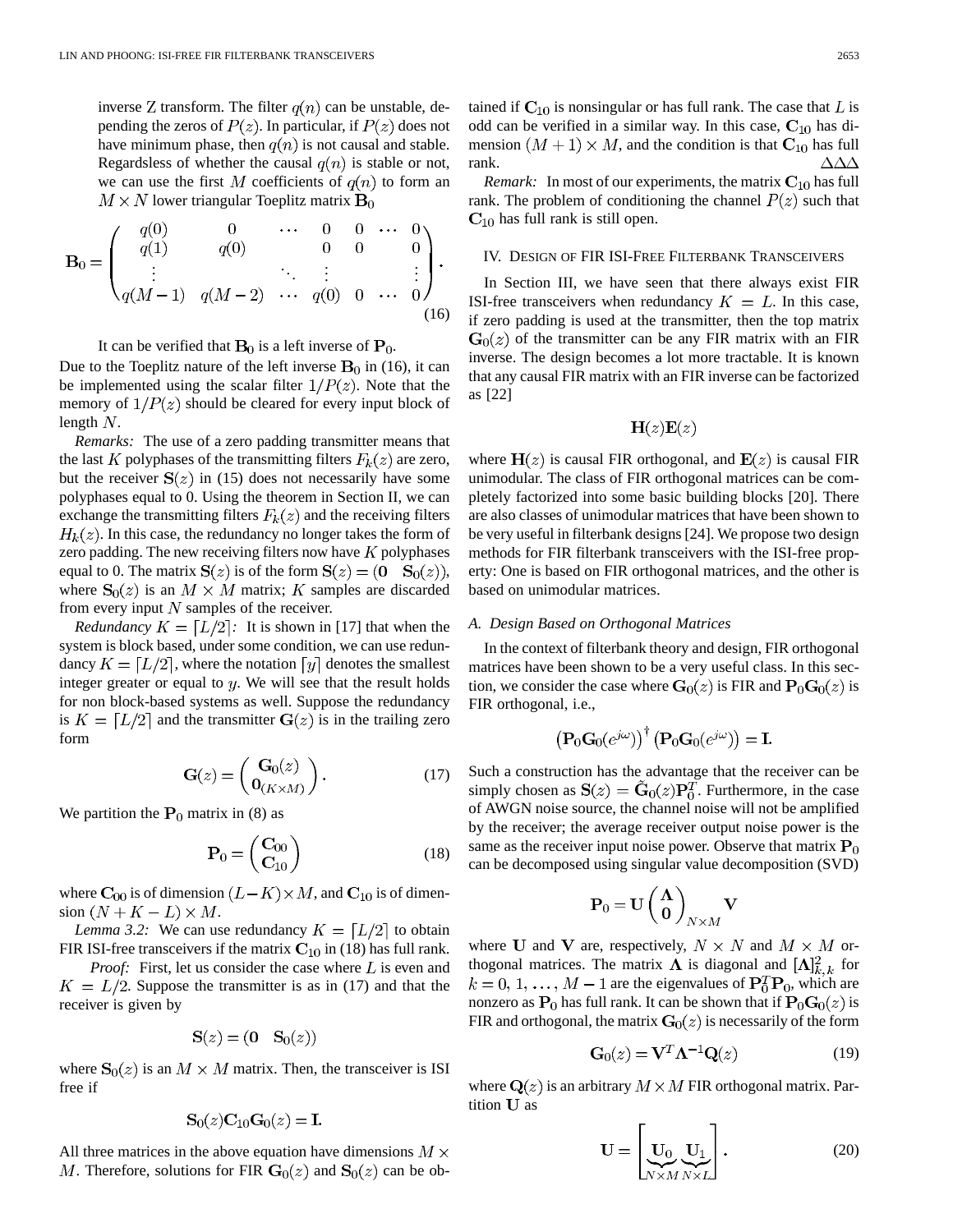Then, the product  $P_0G_0(z)$  assumes the form

$$
\mathbf{P}_0\mathbf{G}_0(z)=\mathbf{U}_0\mathbf{Q}(z).
$$

In this case, the ISI-free property can be obtained by choosing the receiver  $S(z)$  as

$$
\mathbf{S}(z) = \widetilde{\mathbf{Q}}(z) \mathbf{U}_0^T.
$$

However, the above equation only gives one possible ISI-free solution. To obtain all possible solutions, we note that the ISI-free condition only requires that  $S(z)$  be a left inverse of  ${\bf P}_0{\bf G}_0(z)$ . As  ${\bf P}_0{\bf G}_0(z)$  is of dimension  $N\times M$ , the receiver  $S(z)$  is not unique. We can incorporate the left null space of  $U_0$  and choose

$$
\mathbf{S}(z) = (\tilde{\mathbf{Q}}(z) \quad \mathbf{\Xi}(z)) \mathbf{U}^T \tag{21}
$$

where  $\Xi(z)$  is an arbitrary  $M \times L$  FIR transfer matrix. The flexibility can be exploited to improve the frequency selectivity of the receiving filters. It can also be used to minimize the total output noise power, as we will see in Section V.

To maximize band separation, we minimize the stopband energy of the transmitting and receiving filters. The objective function is

$$
\phi = \alpha \phi_s + (1 - \alpha)\phi_q \tag{22}
$$

where

$$
\phi_g = \int_{k \text{th stopband}} |F_k(e^{j\omega})|^2 d\omega
$$

$$
\phi_s = \int_{k \text{th stopband}} |H_k(e^{j\omega})|^2 d\omega.
$$

*Design Example 1—Design Using Orthogonal Matrices:* The channel to be used in the example is  $P(z) = 1 + 0.8z^{-1}$ . The order of  $P(z)$  is  $L = 1$ . We choose  $M = 8$  and  $N = 9$ . The transmitter  $\mathbf{G}_0(z)$  is as given in (13), and the receiver is as given by (21). Using the factorization theorem of orthogonal matrices, the orthogonal matrix  $\tilde{Q}(z)$  can be parameterized using degree-one building blocks [20]. We optimize  $Q(z)$  and  $\Xi(z)$  to minimize the stopband energy of the receiving filters. In the optimization,  $Q(z)$  contains four degree-one building blocks, and  $\Xi(z)$  has the same order. Fig. 6 shows the magnitude responses (in decibels) of the transmitting and receiving filters. The stopband attenuation of the receiving filters are around 19 dB. The magnitude response of  $P(e^{j\omega})$  is also shown in Fig. 6(b) as a dotted line.

## *B. Design Based on Unimodular Matrices*

The FIR unimodular matrices, unlike orthogonal matrices, do not allow factorization in general. However, a particular class of unimodular has been shown to be very useful in designing M-subband filter banks. Using polyphase matrices that belong to this class, we can design analysis and synthesis filters with sharp transition bands and good stopband attenuation. The unimodular matrices in this class can be written as a product of



Fig. 6. *Design Example 1. Design Using Orthogonal Matrices.* The magnitude responses (in decibels) of (a) the transmitting filters and (b) the receiving filters. The magnitude response of the channel  $P(e^{j\omega})$  is also shown in (b) as a dotted line.

lower triangular and upper triangular matrices of the following form:

 $\Phi(z)\Psi(z)$ 

where the matrices  $\Phi(z)$  and  $\Psi(z)$  are, respectively, lower triangular and upper triangular FIR matrices given by the equation shown at the bottom of the next page, where  $D_k$  are constants, and  $\Phi_{i,j}(z)$  and  $\Psi_{i,j}(z)$  are FIR filters. It can be immediately verified that such a product matrix  $\Phi(z)\Psi(z)$  is a unimodular matrix as det  $\Phi(z) = \prod_{k=0}^{M-1} D_k$  and det  $\Psi(z) = 1$ . Therefore, its inverse is also FIR.

Consider the following choice of receiver and transmitter pair that is based on the above class of unimodular matrices

$$
\mathbf{S}(z) = (\Phi(z)\Psi(z) \quad \Xi(z))\mathbf{U}^T, \text{ and}
$$
  
\n
$$
\mathbf{G}_0(z) = \mathbf{V}^T \mathbf{\Lambda}^{-1} (\Phi(z)\Psi(z))^{-1}
$$
 (23)

where  $\Xi(z)$  is an arbitrary  $M \times L$  FIR transfer matrix. The receiving filters  $H_k(z)$  can be represented by

$$
\begin{pmatrix}\nH_0(z) \\
H_1(z) \\
\vdots \\
H_{M-1}(z)\n\end{pmatrix} = \mathbf{S}(z^N) \underbrace{\begin{pmatrix} 1 \\ z^1 \\ \vdots \\ z^{N-1} \end{pmatrix}}_{\mathbf{d}(z)}
$$
\n
$$
= (\Phi(z^N)\Psi(z^N) \quad \Xi(z^N)) \mathbf{U}^T \mathbf{d}(z)
$$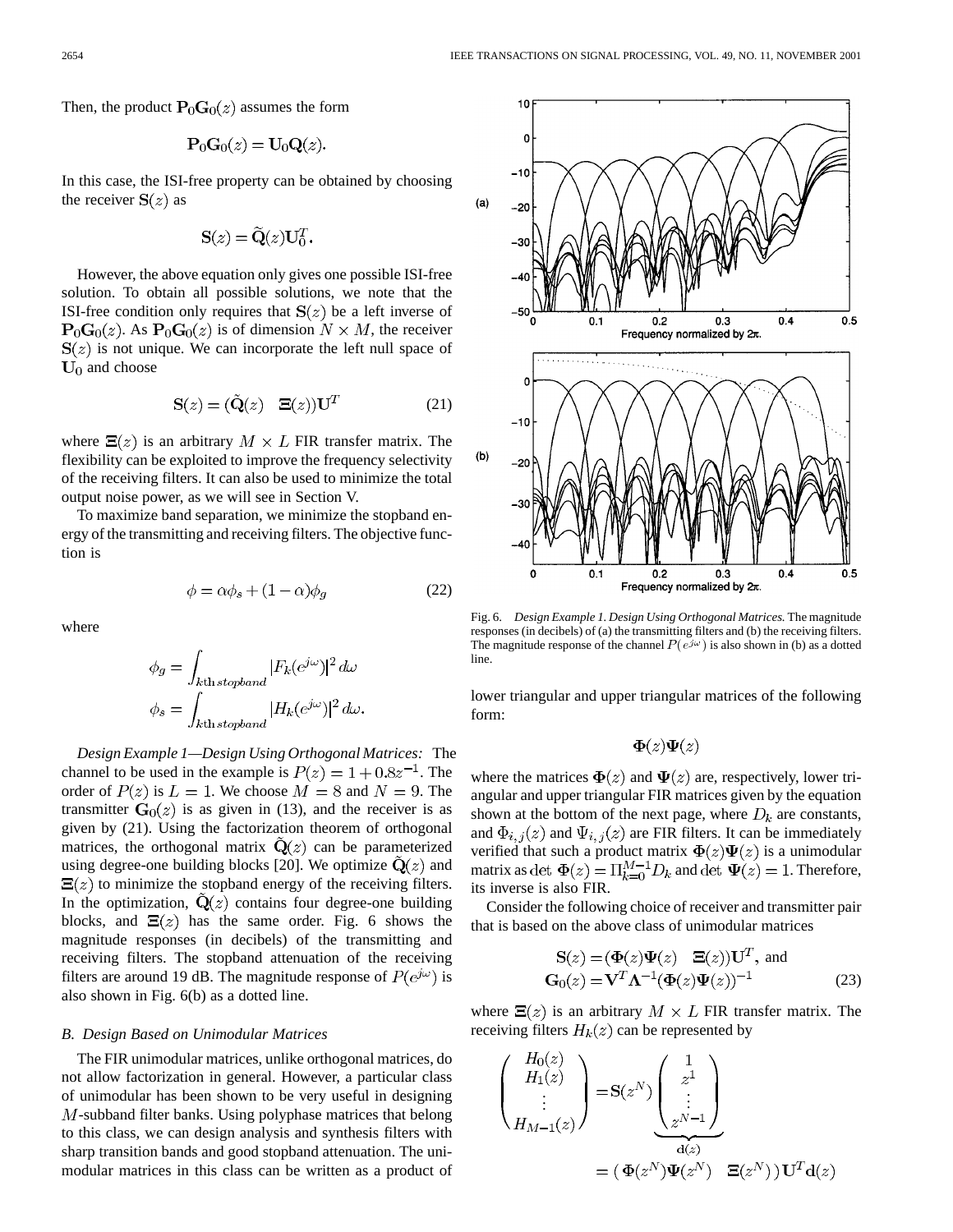where  $\mathbf{d}(z)$  is the delay chain vector, as given above. Using the partition of  $U = (U_0 \ U_1)$  in (20), the above equation can be rewritten as

$$
\begin{pmatrix} H_0(z) \\ H_1(z) \\ \vdots \\ H_{M-1}(z) \end{pmatrix} = \Phi(z^N) \Psi(z^N) \mathbf{U}_0^T \mathbf{d}(z) + \Xi(z^N) \mathbf{U}_1^T \mathbf{d}(z).
$$

Let

$$
\begin{pmatrix}\n\Theta_0(z) \\
\Theta_1(z) \\
\vdots \\
\Theta_{M-1}(z)\n\end{pmatrix} = \Psi(z^N) \mathbf{U}_0^T \mathbf{d}(z).
$$

Then, we have  $H_k(z)$ , which is given by

$$
H_0(z) = D_0 \Theta_0(z) + \xi_0^T(z^N) \mathbf{U}_1^T \mathbf{d}(z)
$$
  
\n
$$
H_1(z) = \Phi_{1,0}(z) \Theta_0(z) + D_1 \Theta_1(z) + \xi_1^T(z^N) \mathbf{U}_1^T \mathbf{d}(z)
$$
  
\n:  
\n:  
\n:  
\n
$$
H_{M-1}(z) = \Phi_{M-1,0}(z) \Theta_0(z) + \Phi_{M-1,1}(z) \Theta_1(z) + \cdots
$$
  
\n
$$
+ D_{M-1} \Theta_{M-1}(z) + \xi_{M-1}^T(z^N) \mathbf{U}_1^T \mathbf{d}(z)
$$

where  $\xi_k^T(z)$  is the *k*th row of  $\Xi(z)$ . We can start the optimization process by designing  $D_0$ ,  $\Theta_0(z)$ , and the 0th row of  $\Xi(z)$ to obtain  $H_0(z)$ . As  $\Theta_0(z)$  is already determined in the design of  $H_0(z)$ , the filter  $H_1(z)$  is designed by optimizing  $\Phi_{1,0}(z)$ ,  $D_1, \Theta_1(z)$ , and  $\xi_1^T(z)$ . In a similar manner, we can continue on to the optimization of  $H_2(z)$ ,  $H_3(z)$ ,  $\cdots$ , and  $H_{M-1}(z)$ .

Note that in the design based on orthogonal matrices, the receiving filters are optimized simultaneously. In addition, all the transmitting filters have the same length, and all the receiving filters have the same length. In the unimodular matrices-based design, the filters are designed one by one. The filters that are designed earlier will not be affected by the optimization of other filters later. In this case, the filters can have different length. The objective function is as in (22).

*Design Example 2—Design Using Unimodular Matrices:* The LTI channel used in this example is the same as in Example 1:  $P(z) = 1 + 0.8z^{-1}$ . The values of L, M, and N are the same as well, and  $L = 1$ ,  $M = 8$ , and  $N = 9$ . The transmitter and



Fig. 7. *Design Example 2. Design Using Unimodular Matrices.* The magnitude responses (in decibels) of (a) the transmitting filters and (b) the receiving filters.

receiver are as given in (23). The matrices  $\Phi(z)$  and  $\Psi(z)$  are of order 3. The resulting magnitude responses (in decibels) of the transmitting and receiving filters are shown in Fig. 7. The stopband attenuation of the receiving filters are around 22 dB.

*Simulation Example:* Consider the LTI channel in Design Example 2. In this experiment, we will apply the transceiver designed in Example 2 and compare the performance with that of DFT-based DMT transceivers. The average number of bits per output sample of the transmitter is  $8/9$  bits. Two cases of channel noise will be used: i) white noise with variance  $=$ 0.0125 and ii) white noise plus narrowband noise with power spectrum as shown in Fig. 8. The results for these two cases

$$
\Phi(z)=\begin{pmatrix}D_0&0&0&\cdots&0\\ \Phi_{1,0}(z)&D_1&0&&\\ \Phi_{2,0}(z)&\Phi_{2,1}(z)&D_2&&\\ \vdots&&&\ddots&\\ \Phi_{M-1,0}(z)&\Phi_{M-1,1}(z)&\Phi_{M-1,2}(z)&D_{M-1}\\ \end{pmatrix}
$$
  

$$
\Psi(z)=\begin{pmatrix}1&\Psi_{0,1}(z)&\Psi_{0,2}(z)&\cdots&\Psi_{0,M-1}(z)\\ 0&1&\Psi_{1,2}(z)&\Psi_{1,M-1}(z)\\ \vdots&&&\ddots&\\ 0&&&&1\end{pmatrix}
$$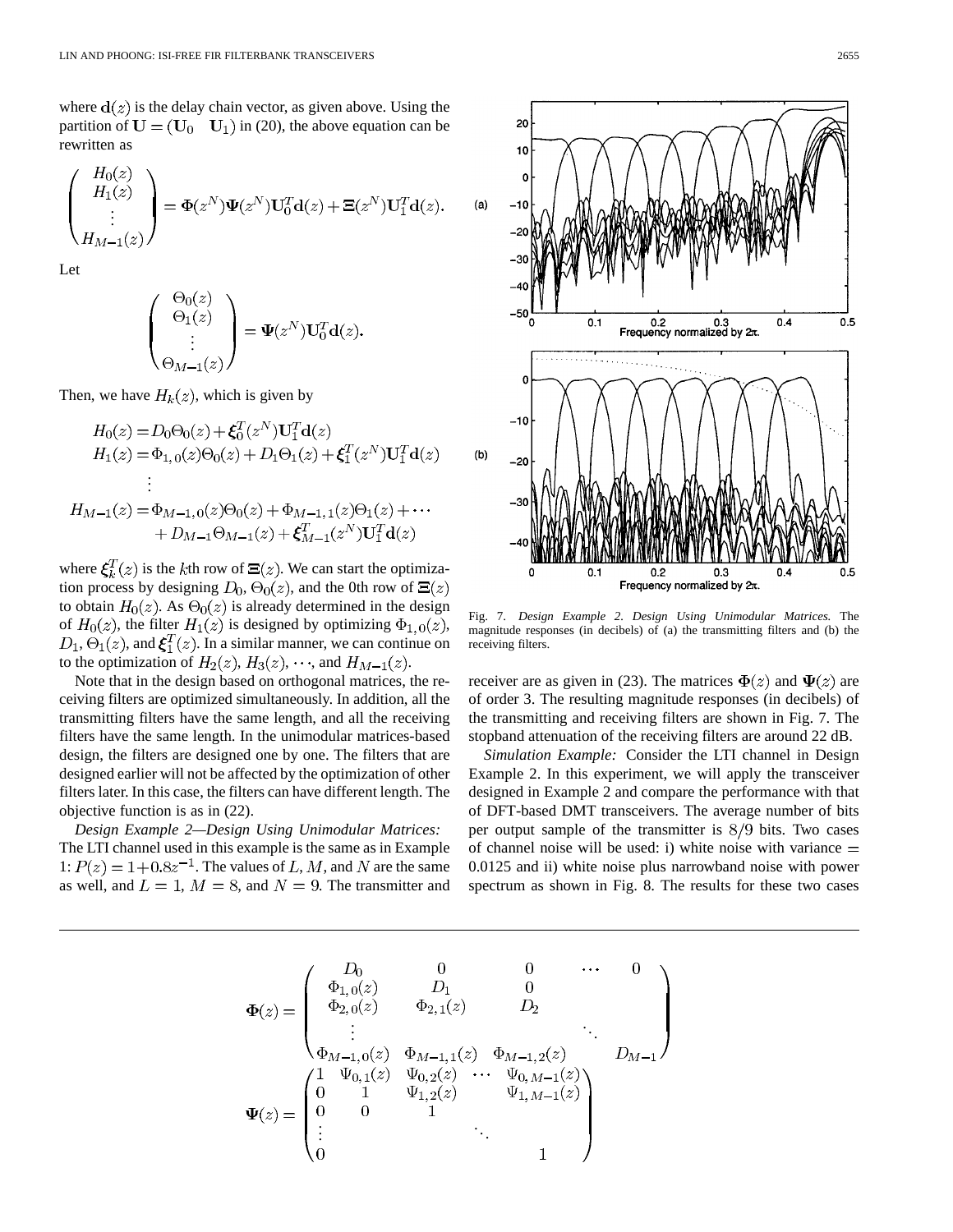

Fig. 8. Power spectrum of the channel noise for case ii). White noise plus narrowband noise.



Fig. 9. *Simulation Example.* Bit error rate of filterbank transceiver and DFT-based DMT transceiver for two cases of channel noise. (a) White noise and (b) white noise plus narrowband noise with spectrum, as shown in Fig. 8.

of channel noise are shown, respectively, in Fig. 9(a) and (b). In case i), the performance of the filterbank transceiver is comparable with that of the DFT-based DMT system. In case ii), where the noise is of a narrowband nature, the filterbank transceiver achieves the same bit error rate with a much lower signal-to-noise ratio.

# V. MINIMUM MEAN SOUARED ERROR RECEIVERS FOR ORTHOGONAL TRANSMITTERS

## *A. ISI-Free Transceivers with MMSE Receiver*

In the design of FIR transceivers using zero padding in Section III, the receiver solution is not unique for a given transmitter. The flexibility can be used to minimize the output noise power. Suppose the channel noise  $e(n)$  is a zero mean WSS random process and that it is not correlated with the input. We define the output noise power  $E<sub>N</sub>$  as

$$
E_N = \mathcal{E}\left[\sum_{k=0}^{M-1} (\hat{x}_k(n) - x_k(n))^2\right]
$$



Fig. 10. MMSE receiver for ISI free filterbank transceivers.



Fig. 11. MMSE Wiener solution of the receiver.

where the function  $\mathcal{E}[y]$  denotes the expected value of the random variable  $y$ . When the filterbank transceiver is ISI free, the output noise comes entirely from the channel noise. Now, we use the transmitter as given in (19), and we rewrite the receiver in (21) as

$$
\mathbf{S}(z) = \tilde{\mathbf{Q}}(z)(\mathbf{I} \quad \mathbf{A}(z))\mathbf{U}^T. \tag{24}
$$

The receiver  $S(z)$  is drawn in Fig. 10 for noise analysis. As  $\mathbf{Q}(e^{j\omega})$  is orthogonal, the output noise power  $\mathcal{E}[\Vert \mathbf{q}(n)\Vert^2] =$  $\mathcal{E}[\Vert \mathbf{v}(n) \Vert_2^2]$ . Suppose the order of  $\mathbf{A}(z)$  is J and  $\mathbf{A}(z) = \mathbf{A}_0 + \mathbf{A}_0$  $\mathbf{A}_1 z^{-1} + \cdots + \mathbf{A}_I z^{-J}$ . Then

$$
(n) = \mathbf{e}_0(n) + \mathbf{A}_0 \mathbf{e}_1(n) + \mathbf{A}_1 \mathbf{e}_1(n-1) + \cdots
$$

$$
+ \mathbf{A}_J \mathbf{e}_1(n-J)
$$

$$
= \mathbf{e}_0(n) + (\underbrace{\mathbf{A}_0 \quad \mathbf{A}_1 \quad \cdots \quad \mathbf{A}_J}_{\mathbf{B}}) \underbrace{\begin{pmatrix} \mathbf{e}_1(n) \\ \mathbf{e}_1(n-1) \\ \vdots \\ \mathbf{e}_1(n-J) \end{pmatrix}}_{\mathbf{s}(n)}.
$$
(25)

The minimization of  $\mathcal{E}[\Vert \mathbf{v}(n) \Vert_2^2]$  becomes a linear estimation problem: estimation of  $e_0(n)$  based on the observations  ${\bf e}_1(n), {\bf e}_1(n-1), \ldots, {\bf e}_1(n-J)$ . By the orthogonality principle, the optimal **B** that minimizes  $\mathcal{E}[\|\mathbf{v}(n)\|_2^2]$  is such that  $\mathcal{E}[\mathbf{v}(n)\mathbf{s}^T(n)] = \mathbf{0}$ , where  $\mathbf{s}(n)$  is as indicated in (25). Therefore, B should be chosen so that

$$
\mathcal{E}\left[\mathbf{e}_0(n)\mathbf{s}^T(n)\right] = -\mathbf{B}\mathcal{E}\left[\mathbf{s}(n)\mathbf{s}^T(n)\right]
$$

is satisfied. Note that when the noise  $e(n)$  is white, the vectors  $e_0(n)$  and  $e_1(m)$  are uncorrelated for all n and m. In this case, we have  $\mathcal{E}[\mathbf{e}_0(n)\mathbf{s}^T(n)] = 0$ , and the optimal **B** is the **0** matrix.

When the order  $A(z)$  is J, the order of the receiving filters is increased by  $NJ$ . To avoid increasing the order of the receiving filters, we can choose  $A(z)$  to be a constant matrix  $A_0$ . Then, we have  $\mathbf{v}(n) = \mathbf{e}_0(n) + \mathbf{A}_0 \mathbf{e}_1(n)$ . The orthogonality principle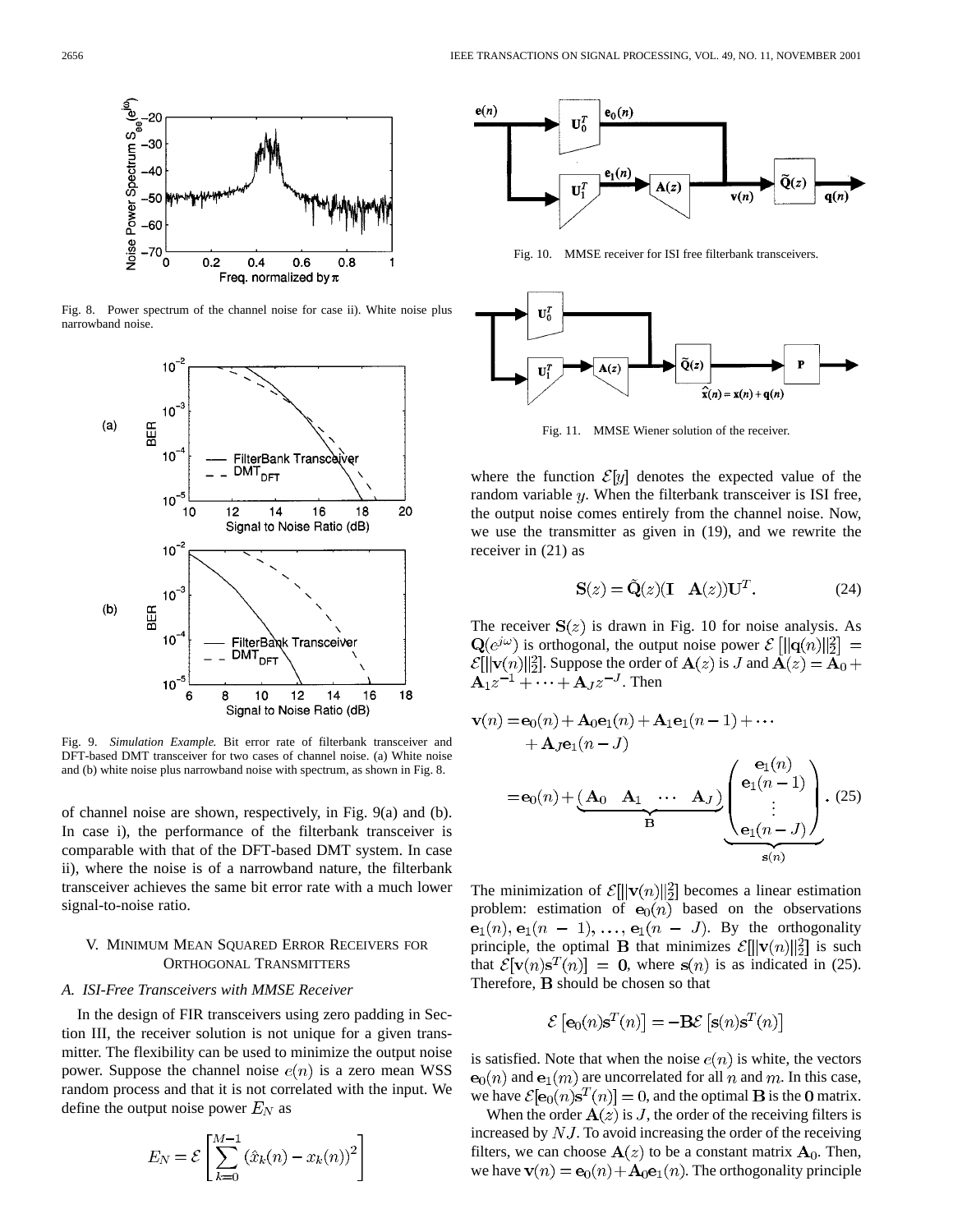requires that  $\mathcal{E}[\mathbf{v}(n)\mathbf{e}_1^T(n)] = 0$ . Solving for  $\mathbf{A}_0$ , we obtain optimal solution of  $A_0$ 

$$
\mathbf{A}_0 = -\mathcal{E}\left[\mathbf{e}_0(n)\mathbf{e}_1^T(n)\right] \left(\mathcal{E}\left[\mathbf{e}_1(n)\mathbf{e}_1^T(n)\right]\right)^{-1}
$$

Using  $\mathbf{e}_0(n) = \mathbf{U}_0^T \mathbf{e}(n)$  and  $\mathbf{e}_1(n) = \mathbf{U}_1^T \mathbf{e}(n)$ , the above equation can be rewritten as

$$
\mathbf{A}_0 = -\mathbf{U}_0\mathbf{R}_{ee}\mathbf{U}_1^T\left(\mathbf{U}_1\mathbf{R}_{ee}\mathbf{U}_1^T\right)^{-1}
$$

where  $\mathbf{R}_{ee}$  is the  $N \times N$  autocorrelation matrix of the noise  $e(n)$ .

## *B. Wiener Solution of the Receiver*

The output noise power can be further reduced by adding a Wiener matrix to the end of the receiver solution in (24). Consider the receiver  $S(z)$  of the form

$$
\mathbf{S}(z) = \mathbf{P}\tilde{\mathbf{Q}}(z)(\mathbf{I} \quad \mathbf{A}(z))\mathbf{U}^T. \tag{26}
$$

The receiver can be drawn as in Fig. 11. By the orthogonality principle, the final output power noise is minimized if

$$
\mathcal{E}\left[\left(\mathbf{P}\hat{\mathbf{x}}(n) - \mathbf{x}(n)\right)\hat{\mathbf{x}}^T(n)\right] = \mathbf{0}
$$

i.e.,

$$
\mathbf{P} \mathcal{E} \left[ \hat{\mathbf{x}}(n) \hat{\mathbf{x}}^T(n) \right] = \mathcal{E} \left[ \mathbf{x}(n) \hat{\mathbf{x}}^T(n) \right].
$$

Assuming that  $\mathbf{x}(n)$  and the noise vector  $\mathbf{q}(n)$  are uncorrelated, which is usually true, we have

$$
\mathcal{E}\left[\mathbf{x}(n)\hat{\mathbf{x}}^{T}(n)\right] = \mathbf{R}_{\mathbf{x}\mathbf{x}} \n\mathcal{E}\left[\hat{\mathbf{x}}(n)\hat{\mathbf{x}}^{T}(n)\right] = \mathbf{R}_{\mathbf{x}\mathbf{x}} + \mathbf{R}_{\mathbf{qq}}.
$$
\n(27)

Therefore, the optimal  $P$  is given by

$$
\mathbf{P} = \mathbf{R}_{\mathbf{xx}} (\mathbf{R}_{\mathbf{xx}} + \mathbf{R}_{\mathbf{qq}})^{-1}
$$

Note that the above MMSE receiver solution gives us output identical to the input in the absence of noise although the design of the receiver itself depends on the noise statistics. The Wiener solution in (26) does not yield an ISI-free transceiver in the absence of noise.

#### **REFERENCES**

- [1] J. W. Lechleider, "High bit rate digital subscriber lines: A review of HDSL progress," *IEEE J. Select. Areas Commun.*, vol. 9, pp. 769–784, Aug. 1991.
- [2] P. S. Chow, J. C. Tu, and J. M. Cioffi, "Performance evaluation of a multichannel transceiver system for ADSL and VHDSL services," *IEEE J. Select. Areas Commun.*, vol. 9, no. 6, pp. 909–919, Aug. 1991.
- [3] A. N. Akansu et al., "Orthogonal transmultiplexers in communication: A review," *IEEE Trans. Signal Processing*, vol. 46, pp. 979–995, Apr. 1998.
- [4] I. Kalet, "The multitone channel," *IEEE Trans. Commun.*, vol. 37, no. 2, pp. 119–224, Feb. 1989.
- [5] , "Multitone modulation," in *Subband and Wavelet Transforms: Design and Applications*, A. N. Akansu and M. J. T. Smith, Eds. Boston, MA: Kluwer, 1995.
- [6] G. W. Wornell, "Emerging applications of multirate signal processing and wavelets in digital communications," *Proc. IEEE*, vol. 84, no. 4, Apr. 1996.
- [7] S. D. Sandberg and M. A. Tzannes, "Overlapped discrete multitone modulation for high speed copper wire communications," *IEEE J. Select. Areas Commun.*, vol. 13, pp. 1571–1585, Dec. 1995.
- [8] M. Vetterli, "Perfect transmultiplexers," in *Proc. IEEE Int. Conf. Acoust., Speech, Signal Process.*, Tokyo, Japan, Apr. 1986, pp. 2567–2570.
- [9] A. D. Rizos, J. G. Proakis, and T. Q. Nguyen, "Comparison of DFT and cosine modulated filter banks in multicarrier modulation," in *Proc. IEEE Global Telecommun. Conf.*, vol. 2, 1994, pp. 687–691.
- [10] S. Govardhanagiri, T. Karp, P. Heller, and T. Nguyen, "Performance analysis of multicarrier modulations systems using cosine modulated filter banks," *Proc. Acoust., Speech, Signal Process.*, vol. 3, pp. 1405–1408, Mar. 1999.
- [11] N. J. Fliege and G. Rosel, "Equalizer and crosstalk compensation filters for DFT polyphase transmultiplexer filter banks," in *Proc. IEEE Int. Symp. Circuits Syst.*, vol. 3, London, U.K., 1994, pp. 173–176.
- [12] X.-G. Xia, "A new precoding for ISI cancellation using multirate filterbanks," in *Proc. IEEE Int. Symp. Circuits Syst.*, vol. 4, 1997, pp. 2409–2412.
- [13] -, "New precoding for intersymbol interference cancellation using nonmaximally decimated multirate filterbanks with ideal FIR equalizers," *IEEE Trans. Signal Processing*, vol. 45, pp. 2431–2441, Oct. 1997.
- [14] A. Scaglione, G. B. Giannakis, and S. Barbarossa, "Redundant filterbank precoders and equalizers—Part I: Unification and optimal designs," *IEEE Trans. Signal Processing*, vol. 47, pp. 1988–2006, July 1999.
- [15] S. Kasturia, J. T. Aslanis, and J. M. Cioffi, "Vector coding for partial response channels," *IEEE Trans. Inform. Theory*, vol. 36, pp. 741–762, July 1990.
- [16] A. Scaglione, S. Barbarossa, and G. B. Giannakis, "Filterbank transceivers optimizing information rate in block transmissions over dispersive channels," *IEEE Trans. Signal Processing*, vol. 45, pp. 957–965, Apr. 1999.
- [17] Y.-P. Lin and S.-M. Phoong, "Perfect discrete multitone modulation with optimal transceivers," *IEEE Trans. Signal Processing*, vol. 48, pp. 1702–1711, June 2000.
- [18] A. Scaglione, G. B. Giannakis, and S. Barbarossa, "Redundant filterbank precoders and equalizers—Part II: Blind channel estimation, synthronization, and direct equalization," *IEEE Trans. Signal Processing*, vol. 47, pp. 2007–2022, July 1999.
- [19] Y.-P. Lin and S.-M. Phoong, "Perfect discrete wavelet multitone modulation for fading channels," in *Proc. 6th IEEE Int. Workshop Intell. Signal Process. Commun. Syst.*, Nov. 1998.
- [20] P. P. Vaidyanathan, *Multirate Systems and Filter Banks*. Englewood Cliffs, NJ: Prentice-Hall, 1993.
- [21] P. P. Vaidyanathan and S. K. Mitra, "Polyphase networks, block digital filtering, LPTV systems, and alias-free QMF banks: A unified approach based on pseudocirculants," *IEEE Trans. Acoust., Speech, Signal Processing*, vol. 36, pp. 981–991, Mar. 1988.
- [22] P. P. Vaidyanathan, "How to capture all FIR perfect reconstruction QMF banks with unimodular matrices?," in *Proc. IEEE Int. Symp. Circuits Syst.*, New Orleans, LA, May 1990, pp. 2030–2033.
- [23] P. P. Vaidyanathan and T. Chen, "Role of anticausal inverses in multirate filter banks—Part I: System theoretic fundamentals," *IEEE Trans. Signal Processing*, vol. 43, pp. 1090–1102, May 1995.
- [24] S.-M. Phoong and P. P. Vaidyanathan, "Robust M-channel biorthogonal filter banks," in *Proc. 6th IEEE Signal Process. Workshop*, Yosemite, CA, Oct. 1994, pp. 239–242.



**Yuan-Pei Lin** (S'93–M'97) was born in Taipei, Taiwan, R.O.C., in 1970. She received the B.S. degree in control engineering from the National Chiao-Tung University (NCTU), Hsinchu, Taiwan, in 1992 and the M.S. and the Ph.D. degrees in electrical engineering from the California Institute of Technology, Pasadena, in 1993 and 1997, respectively.

She joined the Department of Electrical and Control Engineering of NCTU in 1997. Her research interests include multirate filterbanks, wavelets, and

applications to communication systems. She is currently an Associate Editor for *Multidimensional Systems and Signal Processing* with Academic Press.